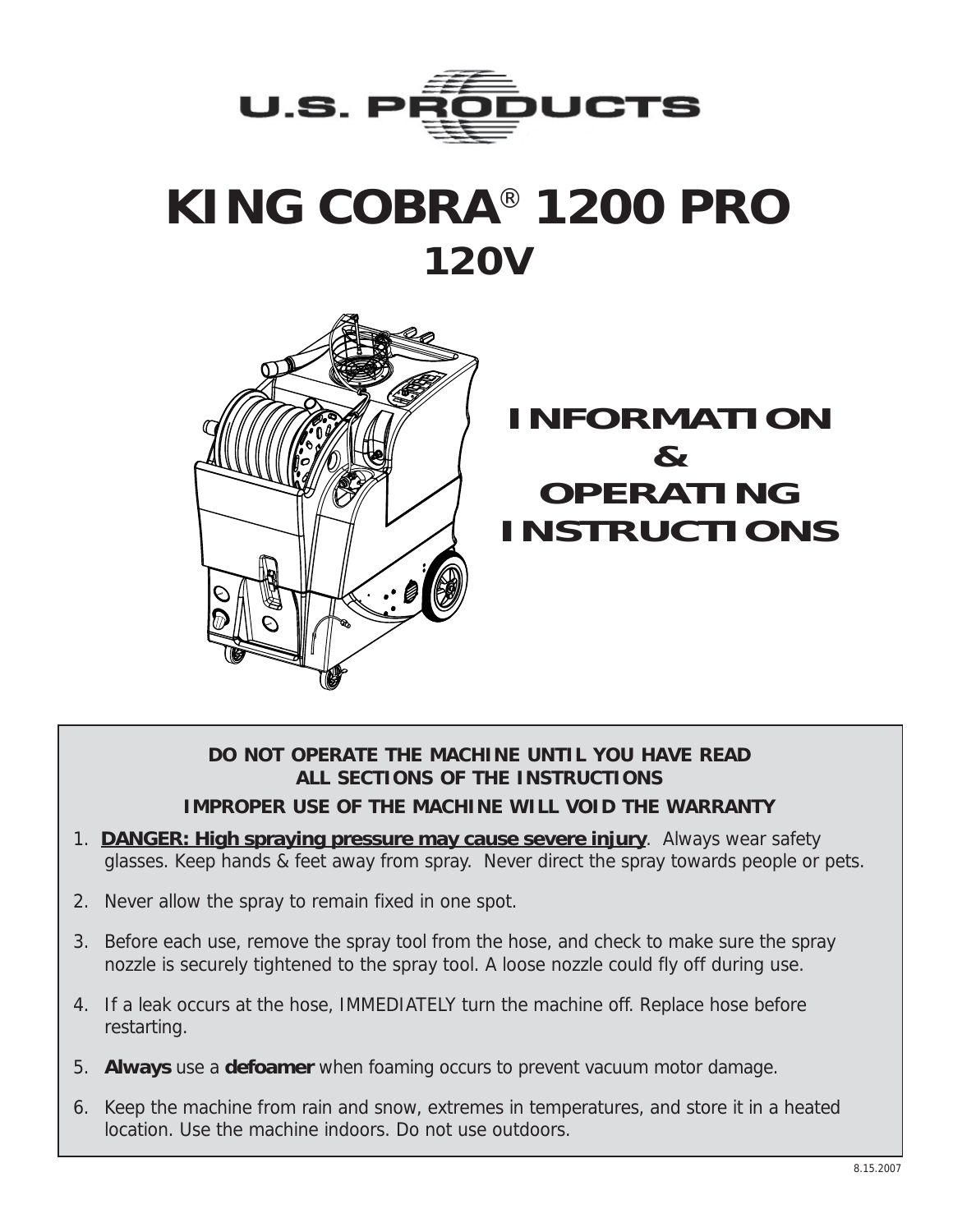#### **IMPORTANT SAFETY INSTRUCTIONS**

This machine is only suitable for commercial use, for example in hotels, schools, hospitals, factories, shops and offices other than normal residential housekeeping purposes.

When using any electrical appliance, basic precautions should always be followed, including the following:

**NOTE**: Read all instructions before using this machine.

## **WARNING!**

To reduce the risk of fire, electric shock, or injury:

- **•** Do not leave the machine unattended when it is plugged in. Unplug the unit from the outlet when not in use and before servicing.
- **•** To avoid electric shock, do not expose to rain or snow. Store, and use, indoors.
- **•** Do not allow to be used as a toy. Close attention is necessary when used near children.
- **•** Use only as described in this manual. Use only the manufacturer's recommended attachments.
- **•** Never add water over 130 °F/54 °C to the solution tank.
- **•** Do not use with damaged cord or plug. If the machine is not working as it should, has been dropped, damaged, left outdoors, or dropped into water return it to a service center.
- **•** Do not pull by the cord, use the cord as a handle, close a door on the cord, or pull the cord around sharp edges or corners. Do not run the machine over the cord. Keep the cord away from heated surfaces. To unplug, grasp the plug, not the cord.
- **•** Do not handle the plug, the cord, or the machine with wet hands.
- **•** Extension cords must be 12/3 and no longer than 50 feet. Replace the cord or unplug immediately if the ground prong becomes damaged.
- **•** Do not put any object into openings. Do not use with any opening blocked; keep free of dust, lint, hair, and anything that may reduce air flow.
- **•** Keep loose clothing, hair, fingers, and all parts of body away from openings and moving parts.
- **•** Do not pick up anything that is burning or smoking, such as cigarettes, matches, or hot ashes, or any health endangering dusts. Do not use the machine to pick up flammable or combustible liquids such as gasoline or use it in areas where they may be present.
- **•** Turn off all controls before unplugging.
- **•** Use extra care when cleaning on stairs.
- **•** Connect to a properly grounded outlet only.
- **•** Liquid ejected at the spray nozzle could be dangerous as a result of its temperature, pressure, or chemical content.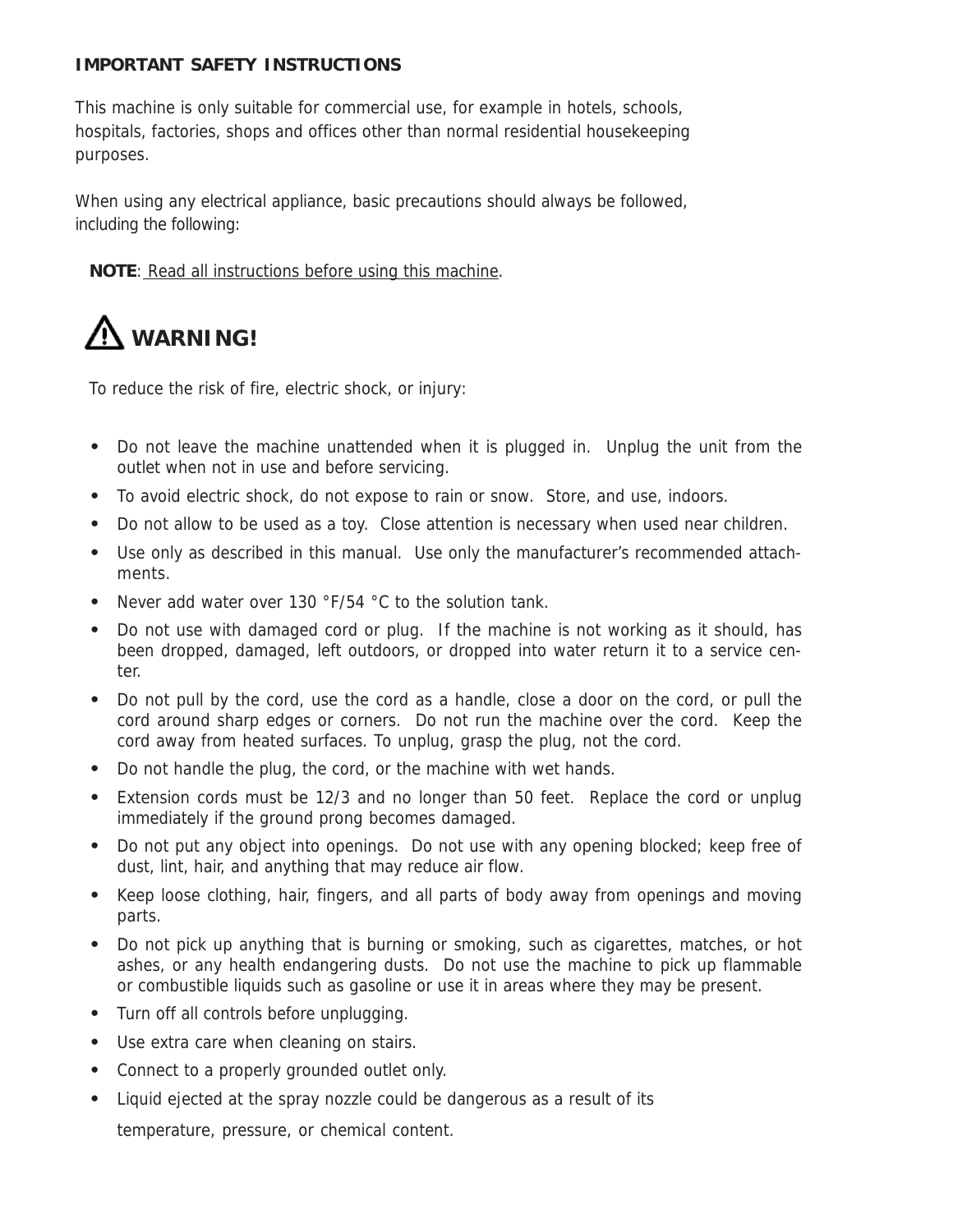## **INSPECTION:**

Carefully unpack and inspect your KING COBRA-1200 PRO for shipping damage. Each machine is tested and inspected before shipping. Any shipping damage incurred is the responsibility of the carrier. You should notify the carrier immediately if you notice damage to the box or to the machine or parts.

## **CLEANING SOLUTIONS:**

Select a proper pre-spray for the surface to be cleaned, and apply the pre-spray. Use a neutral pH rinse or detergent (6 to 9 pH) in the King Cobra to prevent premature wear of the pumps, seals, and other components. Damage caused by the use of improper or strong chemicals is not covered by warranty. When cleaning carpets with the 500 psi pump, we recommend our Magic Fabric Cleaner. Powders are not recommended.

## **MAINTENANCE:**

For optimum performance, flush the machine with clear water at the end of each working day. Once a month, minimum, run a flushing compound through the machine to break up any mineral or chemical build-up that may have formed. U.S. Products "X-1500" is recommended. The vacuum motor, pump motors, and the pumps do not require any scheduled maintenance; however, the motors may require replacement brushes after 1000 - 1500 hours, and the high pressure pumps and unloader valves may require rebuild kits after 500 -1000 hours (refer to machine part list for numbers). Clean the body with an all purpose detergent, and protect it with an automobile interior polish. Lubricate the wheels, castors, and quick disconnects with an all purpose silicone spray.

| Record the serial number and model of your new extractor here: |  |  |  |  |  |
|----------------------------------------------------------------|--|--|--|--|--|
|                                                                |  |  |  |  |  |

**(and be sure to register your purchase to activate your warranty)**

| <b>Serial Number:</b> | Model: KING COBRA-1200 PRO |
|-----------------------|----------------------------|
|-----------------------|----------------------------|

**Purchase Date:**\_\_\_\_\_\_\_\_\_\_\_\_\_

**Write the name and phone number of your distributor:**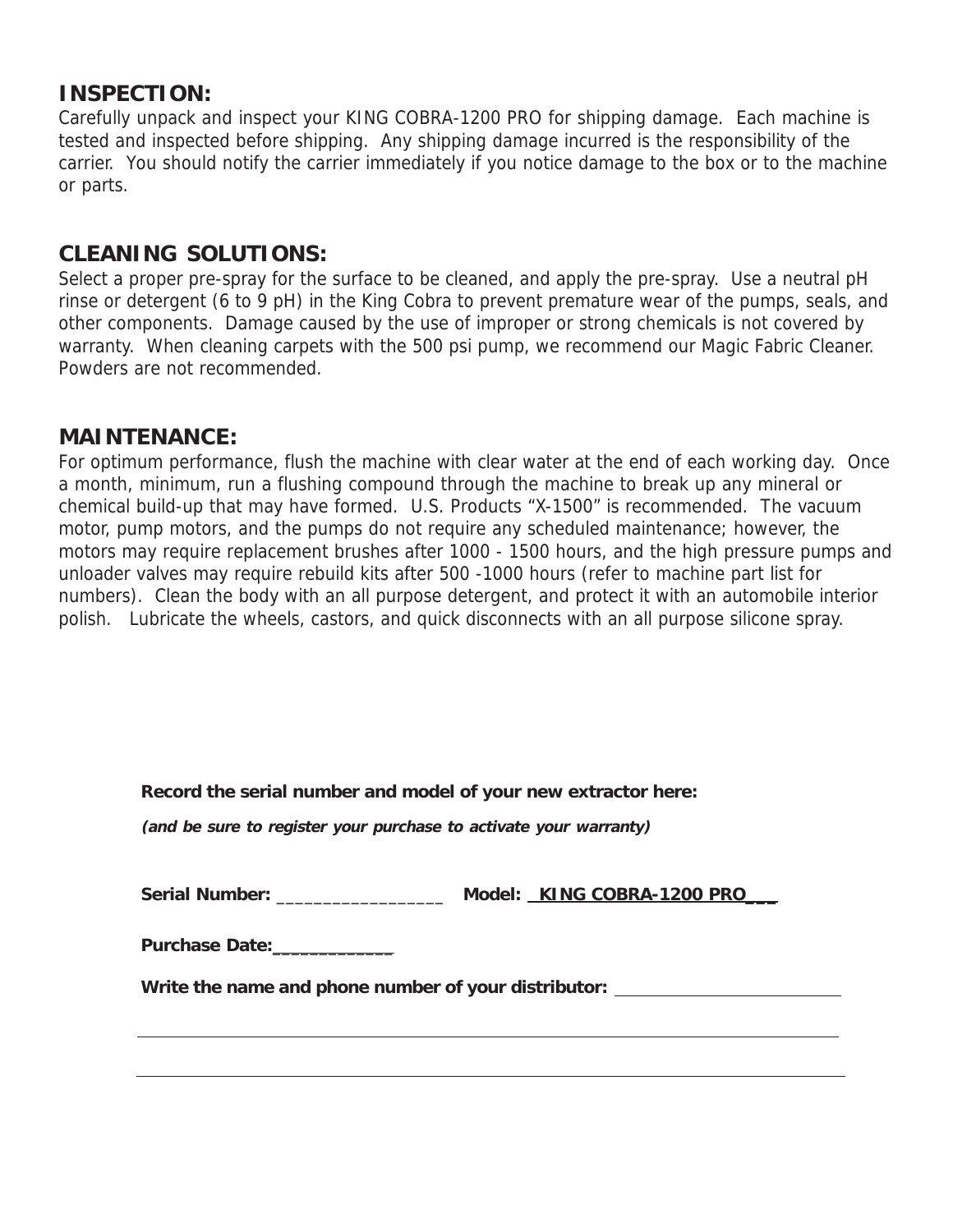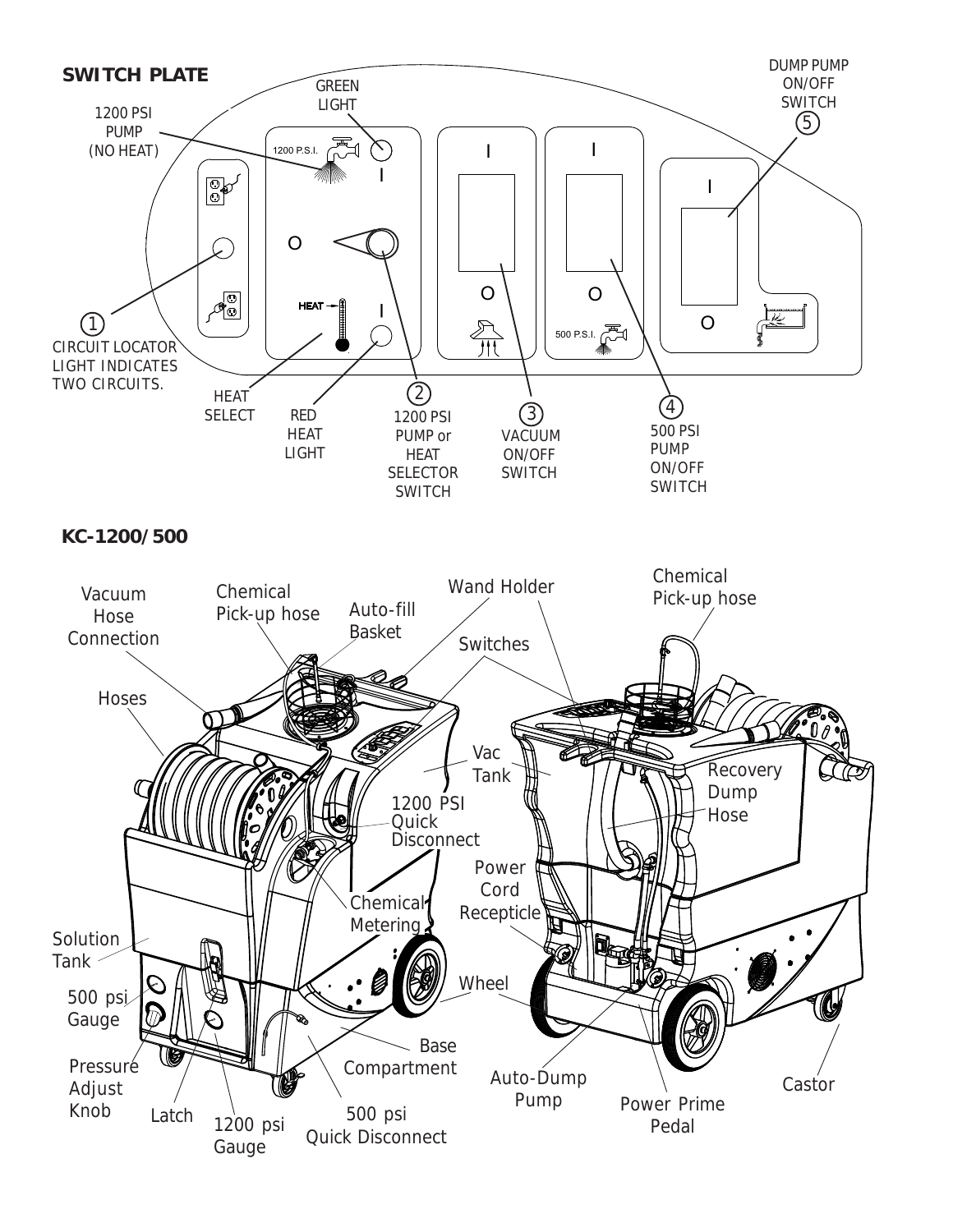## **1200 PSI HIGH PRESSURE WASHER**

- 1 Before each use, inspect the machine, hoses, and cleaning tools for cleanliness and completeness. Make sure the hoses are in good condition and the spray nozzle(s) is tight.
- 2. When not using the auto-dump feature, just make sure the brass cap is screwed tightly on the hose connector fitting on the rear of the machine. If you choose to use the auto-dump, connect the dump hose to brass hose fitting on the back of the machine, and place the open end of the hose in a drain. Make sure the drain hose (recovery tank) is closed, and the lid is tight on the recovery tank.

#### **REFER TO THE AUTO-FILL AND AUTO-DUMP INSTRUCTIONS ON THE FOLLOWING PAGES.**

3. If you choose to use the auto-fill feature, connect the fill hose to the auto-fill valve (located over the solution tank fill hole). Place your gallon of chemical in the chemical basket on the recovery tank lid, and put the weighted foot valve into the gallon. Turn on the water source, and allow the tank to fill with solution. When using the auto-fill system, the auto-fill valve will automatically turn on and turn off as the tank empties and then fills. **NOTE**: If you are not going to use the auto-fill system, just fill the tank with water and cleaning chemical. Follow chemical directions regarding dilution and mixing. Do not use harsh chemicals; they may damage seals in pumps and valves, and cause the pump to wear prematurely. **NOTE**: Never use water with a temperature exceeding 130 °F / 54 °C.

#### **REFER TO THE AUTO-FILL AND AUTO-DUMP INSTRUCTIONS ON THE FOLLOWING PAGES.**

- 4. Pre-spray the area to be cleaned, with a pump-up sprayer, while the tank is filling. Follow chemical directions.
- 5. Connect the solution hose (from the reel) to the 1200 PSI Quick Disconnect on the front of the tank, below the switch plate.
- 6. Plug in the two power cords. Do not connect both cords to the same outlet. The green, 'separate circuit' locator light (**1**) on the switch plate should light up. If the locator light does not come on, check the circuit breaker box in the wall, and/or try different outlets until it does turn on. Although all systems in the machine may work correctly if you are not on two circuits, a circuit breaker in a wall panel may trip. If you make sure the green light is turned on, you will prevent tripped circuit breakers. Turn on the 1200 PSI pump by placing the HIGH PRESSURE/HEAT selection switch **(2)** in the UP position, to select the 1200 PSI Pump. **NOTE**: both the 1200 PSI pump and the heat can not operate at the same time. **NOTE:** this switch **(2)** is off when it is set to the middle position and neither the 1200 PSI pump nor the heater is selected.
- 8. Prime the 1200 psi pump using the '**power prime**' system: turn on both the pump and the vacuum **(3)**, cover the hole in the vacuum hose barb on the top of the machine with your hand, then depress the Power Prime Pedal (located on the back of the machine). This will pull trapped air through the pump and into the recovery tank, priming the pump. You should notice a change in the 'tone' of the pump (smoother, with less rattle), and the water being pulled into the recovery tank will change from a white, sputtering flow to a clear, solid stream. **NOTE:** priming requires a full Holding tank, and it may take between 20 to 90 seconds. Once the pump has primed, release the Power Prime Pedal, and turn both the pump and the vacuum off. Momentarily depress the Power Prime pedal again to release any built-up back pressure. Proceed to Step 9.



**CAUTION: Use care when handling hazardous chemicals. CAUTION: Never leave the machine running when you are not actively using it. DANGER: Do NOT use solvents, or any chemicals that may be flammable, explosive, or combustible.**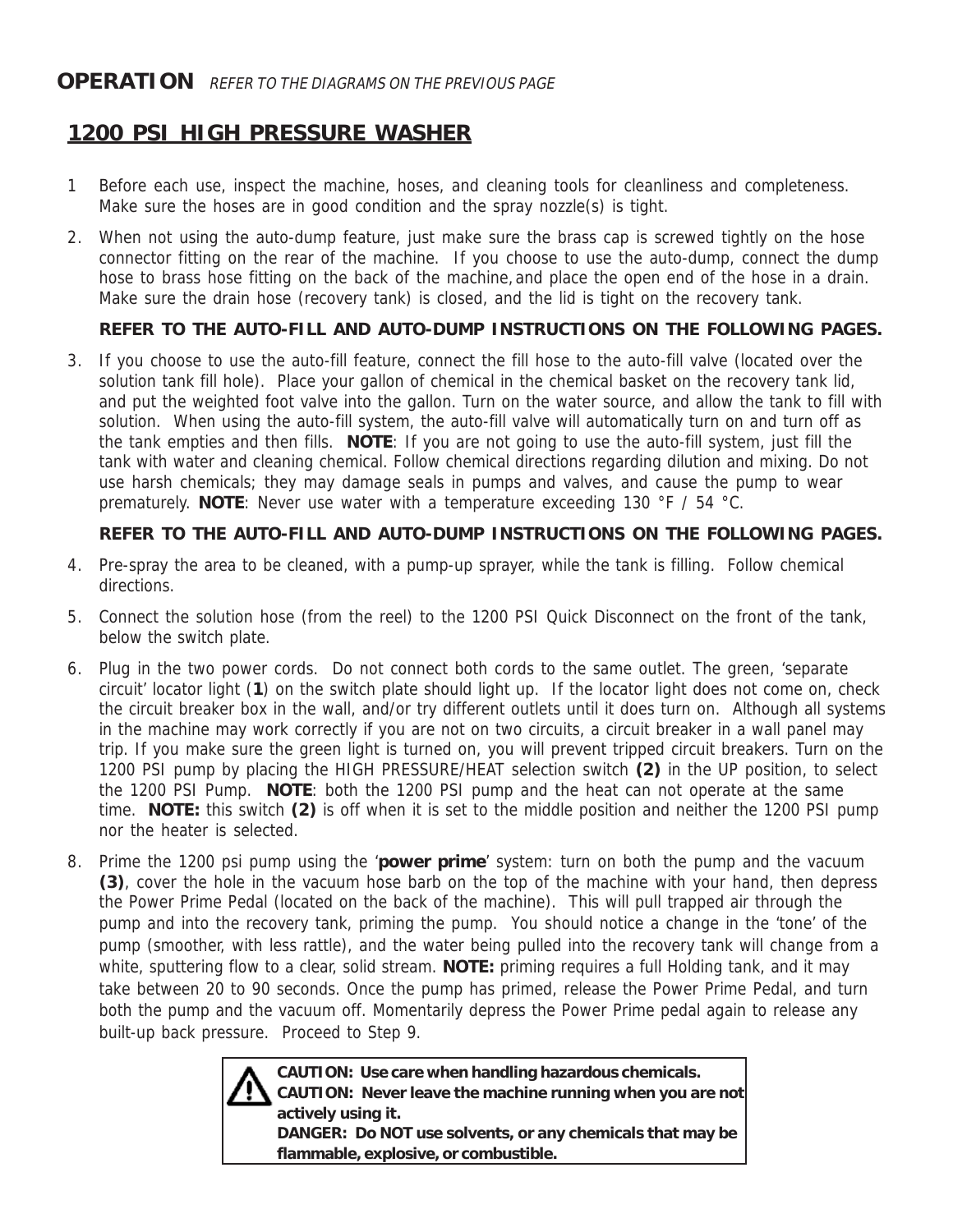#### **OPERATION OF THE 1200 PSI PUMP CONTINUED:**

- 9. Add defoamer to the recovery tank.
- 10. Your machine has two solution outputs. The solution output for the 1200 psi pump is a quick disconnect located just below the fill hole on the holding tank, on the front face of the machine (the 500 psi outlet is a quick disconnect on the end of a short length of hose, on the front of the base section of the machine). Attach the solution spray hose from the reel to the 1200 psi solution quick disconnect. Attach the vacuum hose on the reel to the hose barb on the front of the recovery tank. Pull the hoses out from the reel. Attach the other ends of the hoses to the cleaning tool.
- 11. Turn on the vacuum (**3**) and turn on the dump pump **(5),** if you have set-up the dump hose. Begin cleaning. **NOTE**: the dump pump will automatically turn on and turn off as the tank fills and then empties (refer to drawings on next pages).
- 12. When the job is finished, turn off the water source (if you are using the auto-fill feature), and turn off the pumps. Disconnect the vacuum hose from your cleaning tool, and vacuum any remaining solution from the holding tank into the recovery tank.
- 13. Completely drain the recovery tank by pouring the dirty water out through the drain hose on the rear of the machine. Disconnect the solution hose from the cleaning tool, and reel the hoses onto the hose spool.
- 14. Unplug the power cords.
- 15. Clean the machine and the tool. Never store your machine outside, and keep it from getting too hot or too cold.

## **OPERATION 500 PSI AND HEAT**

- 1. Before each use, inspect the machine, hoses, and cleaning tools for cleanliness and completeness. Make sure the recovery tank drain hose is closed, and the lid is tight on the recovery tank. Make sure the hoses are in good condition and the spray nozzle(s) is tight.
- 2. If you choose to use the auto-dump, connect the dump hose to brass hose fitting on the back of the machine, and place the open end of the hose in a drain. Make sure the drain hose, on the rear of the recovery tank, is closed and the lid is tight on the recovery tank. If you choose not to use the autodump feature, make sure the brass cap is screwed onto the hose connector on the back of the machine and the dump pump switch is turned off. Refer to drawings on following pages.

#### **REFER TO THE AUTO-FILL AND AUTO-DUMP INSTRUCTIONS ON THE FOLLOWING PAGES.**

3. If you choose to use the auto-fill feature, connect the fill hose to the auto-fill valve over the solution tank. Place your gallon of chemical in the chemical basket, and put the weighted foot valve in the gallon. Connect the other end of the hose to the water source. Turn on the water and allow the tank to fill with solution -- a float in the tank will shut off the water flow once the tank is full. If you are not going to use the auto-fill system, just fill the tank with clean water and a liquid cleaning chemical. Follow chemical directions regarding dilution and mixing. **CAUTION:** Do not use harsh chemicals in your King Cobra 1200 Pro; they may damage seals in pumps and valves and could cause the pump to wear prematurely. **NOTE**: using warm water in the tank may improve the efficiency of the heat exchanger when cleaning with heat, but never use water with a temperature exceeding 130 °F / 54 °C.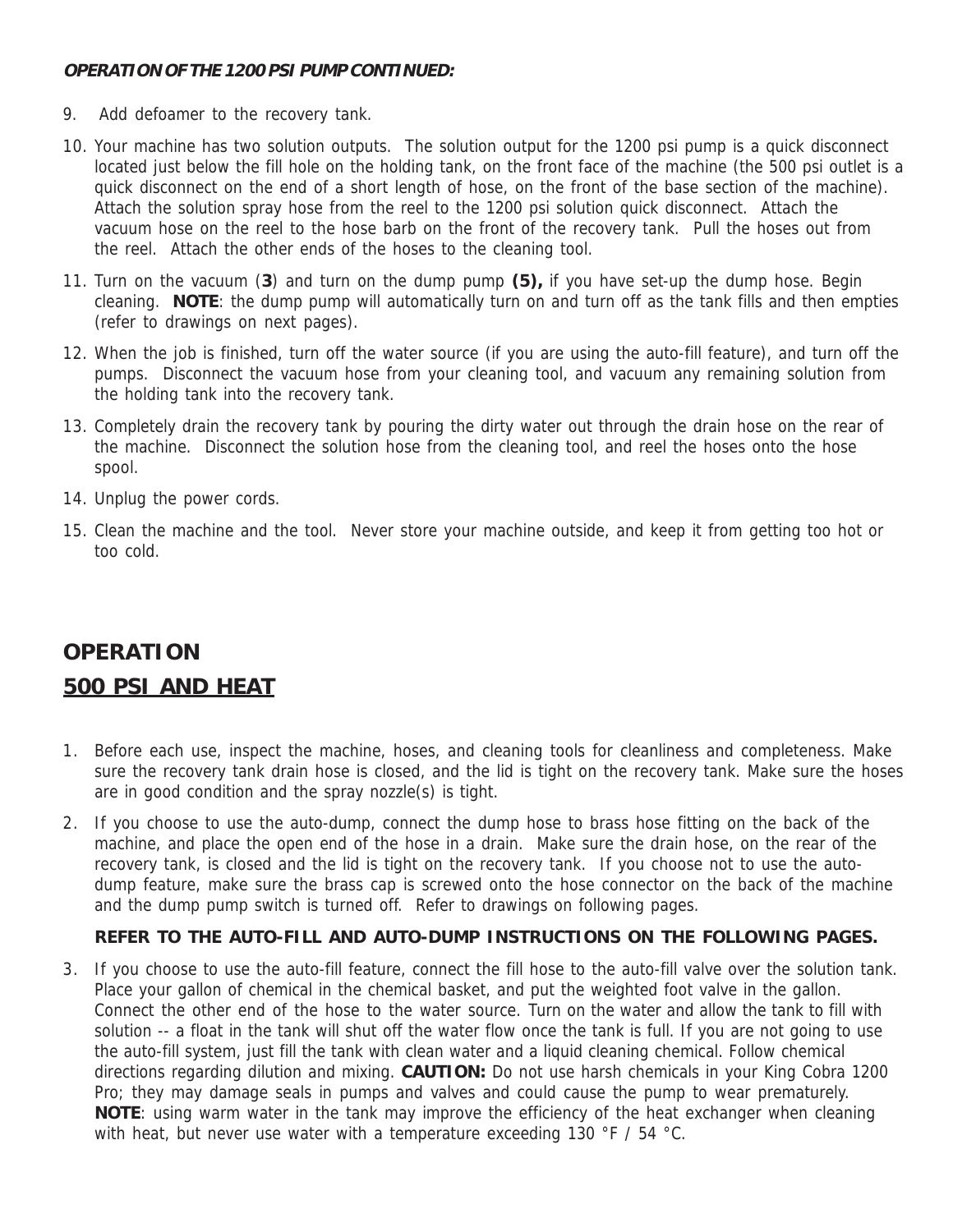4. Select 'HEAT" by moving the HEAT/HIGH PRESSURE switch **(2)** towards the thermometer symbol.

**NOTE:** this switch is off when it is set to the middle position and neither the 1200 PSI pump nor the heater is selected. When set to the bottom position, the heat is selected; the red light will come on and stay on. **NOTE:** The heater and the 1200 PSI pump can not operate at the same time.

- 5. Plug the power cords into separate circuits. The green, circuit locator light (**1**) on the switch plate should light up. If the locator light does not come on, check the circuit breaker box in the wall, and/or try different outlets until it does turn on. Although all systems in the machine may work correctly if you are not on two circuits, a circuit breaker in a wall panel may trip. If you make sure the green light is turned on, you will prevent tripped circuit breakers.
- 6. Press the '**power prime**' pedal (located on the rear, lower left of the machine) for a moment to release any back pressure in the pump lines.
- 7. Connect the priming/siphon hose to the 500 psi quick disconnect (lower, right, front on the end of a short hose) and turn on the pump (**4**). The air should prime out of the pump within 20 - 60 seconds. Watch the water flow into the recovery tank through the lid. When the water is clear (no air in it) and flowing strongly, turn the pump off and remove the priming hose.
- 8. Connect the solution hose from the reel to the 500 PSI quick disconnect, and connect the vacuum hose from the reel to the hose barb on the top, left of the recovery tank. Connect both hoses to the cleaning tool.
- 9. Turn ON the 500 PSI pump (**4**). Set the pump to the desired pressure by adjusting the pressure regulator cap (lower front) while you are spraying and watching the 500 psi pressure gauge. **NOTE:** the gauge will only read pressure while you are spraying.
- 10. Spray for a few seconds to fill the lines with solution. Wait two minutes to allow the heater to reach temperature.
- 11. Turn on the vacuum **(3)** and turn on the dump pump (**5**). Begin cleaning. **NOTE**: the dump pump will automatically turn on and turn off as the tank fills and then empties (refer to drawings on following pages). It may take several cycles to heat the lines and the cleaning tool.
- 12. If you are not using the auto-fill and auto-dump features, turn off both the pump and vacuum when the solution tank gets low, fill the solution tank, and empty and clean the recovery tank.
- 13. When finished with the job, turn off the water source (if using Autofill). Vacuum the remaining solution from the holding tank into the recovery tank. Pump a few gallons of clean water through the system. Drain the recovery tank by placing the drain hose over a drain or into a bucket, and removing the cap. When the tank is empty, cap the drain hose and place it back in the velcro strap holder. Disconnect the hoses from the cleaning tool, and reel them up onto the hose spool.
- 14. Unplug the power cords. Clean the machine and the tool.

**ELECTRIC CIRCUIT LOCATOR:** This system will inform the operator when the two cords are plugged into separate circuits by turning on the green, circuit locator light. This helps to prevent tripping circuit breakers.

**NOTE**: if the green, circuit locator light does not illuminate when the cords are plugged in, then both cords are on the same circuit. Try other outlets with one of the cords until you get the locator light to come on.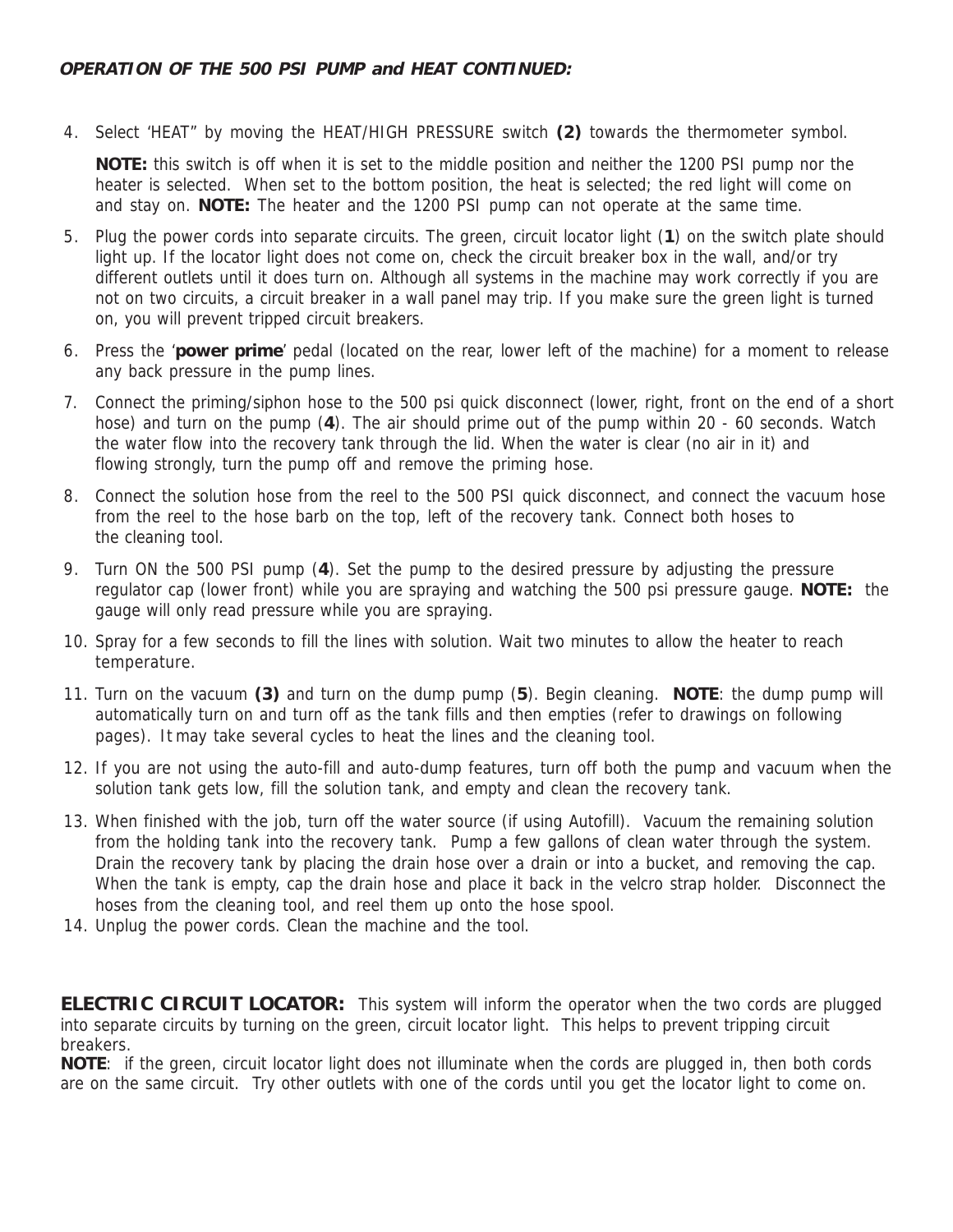## **AUTO-FILL**

#### **1 Chemical Supply:**

- Place the container of concentrated chemical cleaner -- use a product with a pH between 6 and 9 to avoid premature pump wear (which would void the warranty) -- in the holder on top of the recovery tank.
- Remove the cap on the container. Insert the end of the clear tubing with the foot valve into the container. **NOTE**: the stainless steel weight at the foot valve will keep the valve at the bottom of the chemical container.
- The chemical flow may be turned on or off by applying the pinch clamp to the tubing, between the chemical container and the auto-fill valve.

#### **2 Chemical Injection Flow Rate:**

- Metering tips are used to control the rate at which the cleaning chemical feeds into the supply water. The following table illustrates the ratio of chemical, in ounces, to each gallon of water coming into the tank. The tips are color coded for ease of use.
- **NOTE**: the flow rate values in the table are based on a chemical with the same viscosity as water.

#### **3 Operation:**

- Attach a 3/4" garden hose to the autofill valve, and connect the other end of the hose to your water source.
- Make sure the float that hangs from the autofill valve into the tank is free of obstruction and can move freely.
- Turn the water supply on.
- As the tank fills, the chemical concentrate will be drawn from the chemical container, will pass through the clear tubing to the valve, and will be mixed into the water stream.
- The autofill float will automatically shut-off the flow of incoming water when the tank is nearly full, and it will allow the valve to open again once the water level has dropped to a predetermined level.

| <b>METERING TIP FLOW RATES</b> |               |               |               |  |
|--------------------------------|---------------|---------------|---------------|--|
| <b>COLOR</b>                   | <b>OZ/GAL</b> | <b>COLOR</b>  | <b>OZ/GAL</b> |  |
| <b>TAN</b>                     | 0.60          | <b>WHITE</b>  | 3.00          |  |
| <b>LORANGE</b>                 | 0.70          | <b>GREEN</b>  | 3.50          |  |
| TURQUOISE*                     | 1.00          | <b>BLUE</b>   | 4.00          |  |
| PINK                           | 1.25          | <b>YELLOW</b> | 5.25          |  |
| <b>LIGHT BLUE</b>              | 1.75          | <b>BLACK</b>  | 6.75          |  |
| <b>BROWN</b>                   | 2.00          | <b>PURPLE</b> | 10.50         |  |
| l RFD                          | 2.75          | GRAY          | 14.00         |  |

**\* NOTE:** the turquoise colored tip is factory installed (provides a 1 to 1 ratio -- see table).



**CAUTION: Use care when handling hazardous chemicals. DANGER: Do NOT use solvents, or any chemicals that may be flammable, explosive, or combustible.**



To change the metering tip: find the, plastic hose-clamp on the chemical feed tubing, near the Auto-fill valve. Refer to illustration above. Open the clamp by sliding the two ends of clamp (where they come together) apart, sideways, in opposite directions until the clamp opens. Then pull the clear chemical supply hose off the hose barb at the Auto-Fill valve. Unscrew the metering tip from the end of the hose barb. Select the tip that will provide you with the desired chemical ratio (see chart, above). Screw the selected tip into the end of the hose barb. Snug-up the tip, but do not overtighten. Slide the hose back over the tip and the hose barb. Install the clamp onto the hose so it is over the hose barb, and squeeze the clamp closed.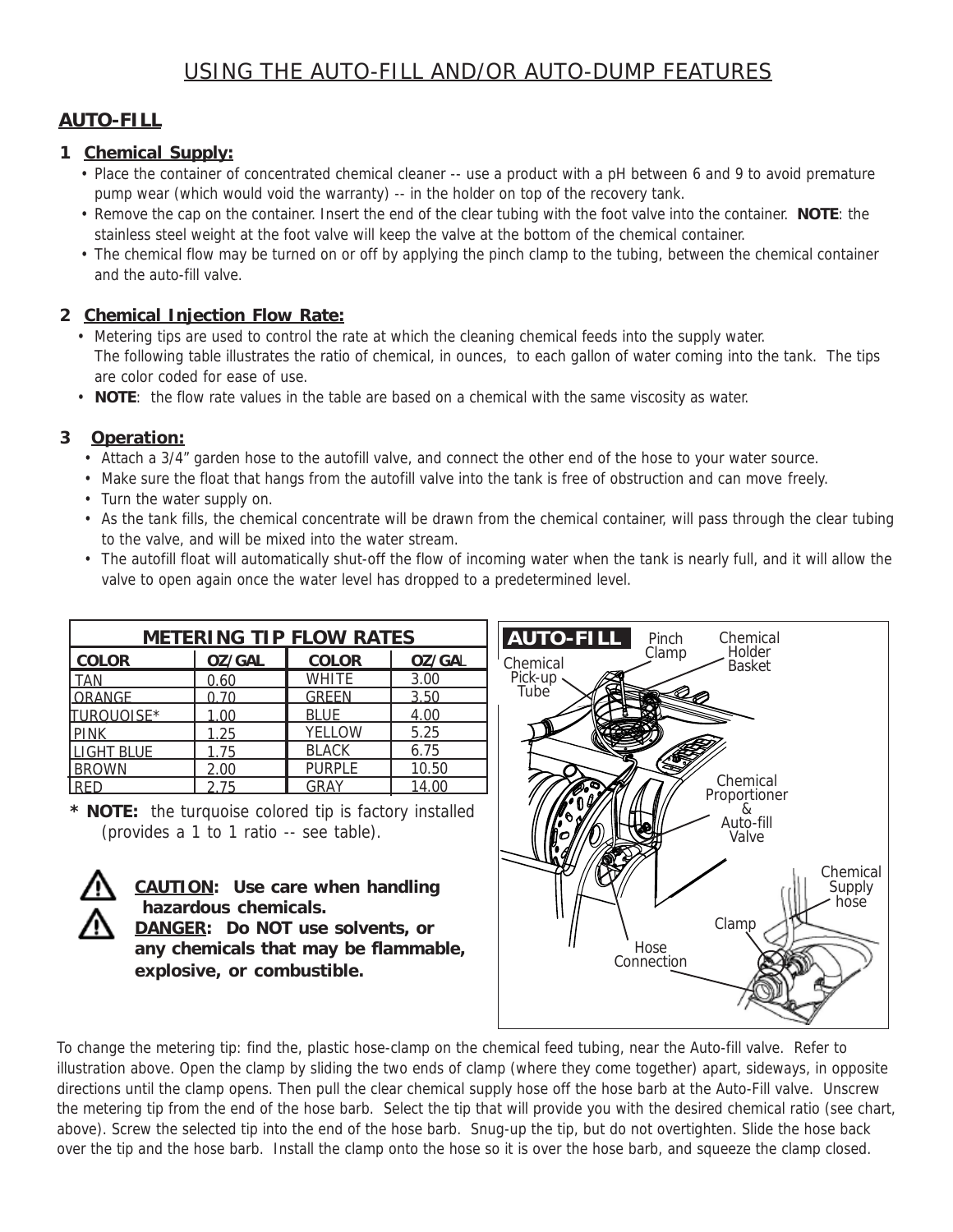#### **AUTO-DUMP**

#### **1 Operation:**

**Before each use:** if necessary, unscrew the stainless steel filter at the bottom of the recovery tank and clean it. Also make sure the float in the recovery tank is clean.

- Attach a 3/4" garden hose to the dump pump outlet fitting on the back of the base of the machine. Refer to illustration below
- Run the other end of the hose into a drain.
- Turn the dump pump switch ON (switch is located on the switch panel on the top of the machine).
- **NOTE:** the dump pump will only run when the tank is full enough to activate the float switch.
- **NOTE**: the dump pump is 'self-priming.' You should see water start to flow within 30 seconds of the pump turning on. If the water level in the tank is high enough to activate the float switch. If water does not begin to flow, check the filter to see if it is plugged with debris.

After each job: run clear water though the dump pump to wash out any chemical residue.

Remove and clean the stainless steel filter in the back of the tank. Reinstall the filter once it is clean. Clean and empty the recovery tank.





### **DANGER: DO NOT USE SOLVENTS, OR ANY CHEMICALS THAT MAY BE FLAMMABLE, EXPLOSIVE OR COMBUSTIBLE.**

#### **CAUTION: always use a defoamer in the recovery tank to prevent water or foam from entering the vacuum motor**.

**CAUTION:** if the dump pump is not going to be used for a month or longer, remove the pump impeller cover, pull the rubber impeller out, clean it and apply a generous coating of petroleum jelly to the impeller before replacing it in the pump. Make sure the gasket is in place and in good condition before you screw the impeller cover back on.



**DANGER: always unplug the King Cobra from the electrical outlet(s) before cleaning or maintaining. Certain internal components are electrically live, even with switches in their OFF position.**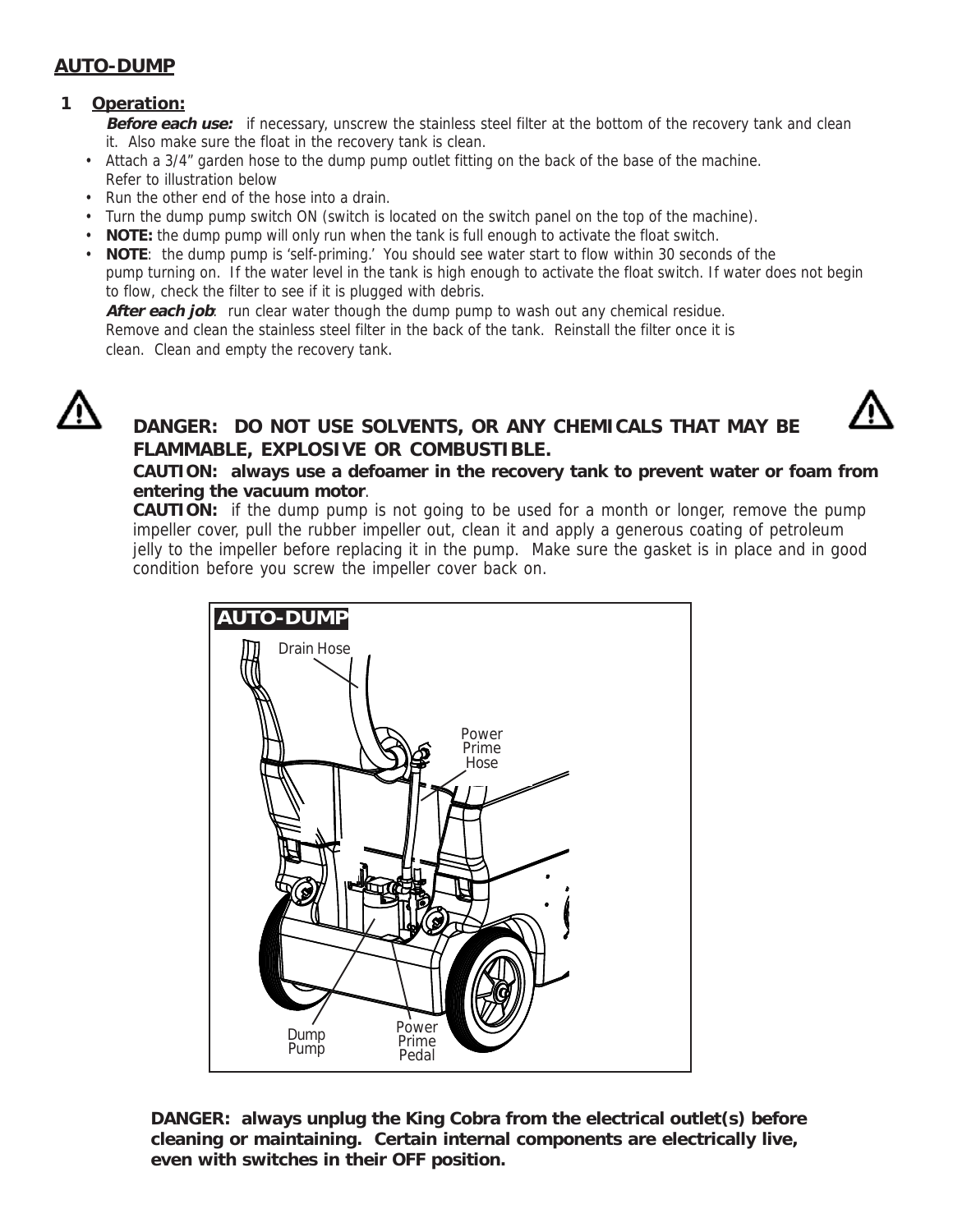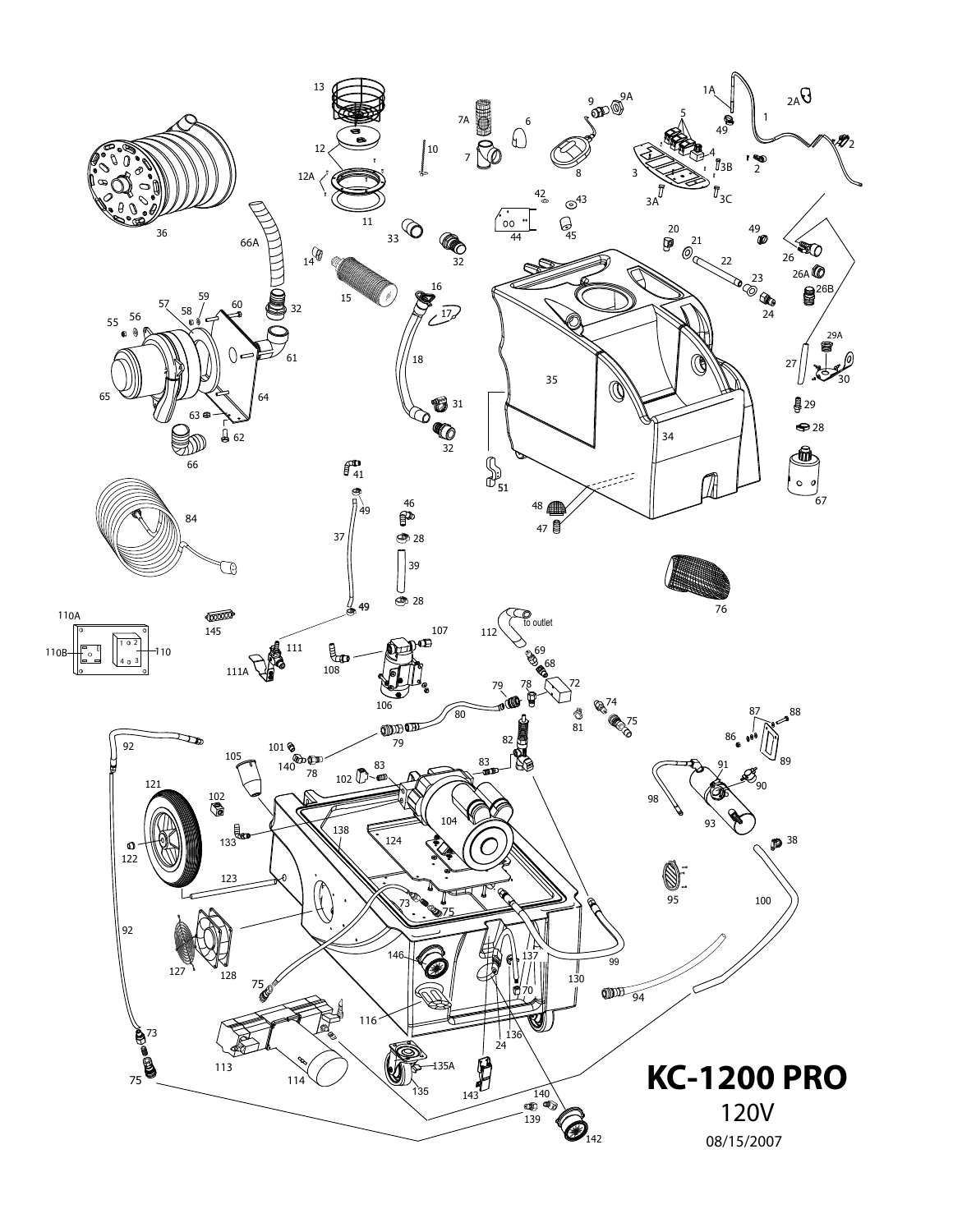## KING COBRA-1200 PRO **PART LIST** 120 V

#### **ITEM PART No. DESCRIPTION**

| 1        | FP500  | Hose, Chemical Pick-up, complete                                   |
|----------|--------|--------------------------------------------------------------------|
| 1A       | 1199   | Check valve & filter                                               |
| 2        | 79B    | Wire tie, white, 8"                                                |
| 2Α       | 1323   | Clamp, quick, pinch opening                                        |
| 3        | 1303   | <b>Switch Plate</b>                                                |
| 3A       | 78     | Light, green, 1200 psi pump                                        |
| 3B       | 78B    | Light, red, heat                                                   |
| 3C       | 227    | Light, green, dual circuit                                         |
| 4        | FP417  | Switch, 3-way selector, with knob                                  |
| 5        | FP345  | Switch, ON/OFF, with actuator                                      |
| 6        | 921    | Elbow, PVC                                                         |
| 7        | 1140   | PVC, "T"                                                           |
| 7A       | 929A   | Vac shut-off ball, vacuum inlet                                    |
| 8        | 2068   | Float, Auto-dump                                                   |
| 9        | 230    | Cord Retainer, water tight                                         |
| 9Α       | 230A   | Nut, nylon                                                         |
| 10       | 805    | Chain, lid retaining                                               |
| 11       | 1074   | Gasket, recovery lid                                               |
| 12       | 2086   | Lid, and ring, 6"                                                  |
| 12A      | 1156   | Screw, 8-32 x 1-1/8"                                               |
| 13       | 1169   | Basket, chemical container                                         |
| 14       |        |                                                                    |
| 15       | 937    | Bushing, PCV                                                       |
|          | 2069   | Filter, Auto-fill                                                  |
| 16       | 1060C  | Plug, drain hose                                                   |
| 17       | 1130   | Strap, velcro                                                      |
| 18       | 1060B  | Hose, drain                                                        |
| 20       | 91     | Elbow, 90 degree, brass, 1/4 mpt                                   |
| 21       | 1141   | Washer, S/S                                                        |
| 22       | 1146   | Pipe, S/S, 1/4 mpt both ends                                       |
| 23       | 1143   | Spacer, insulated                                                  |
| 24       | 45     | Quick Disconnect male, 1/4 pt                                      |
| 25       | 1184   | Hose connector, inlet water supply line                            |
| 26       | 1307   | Valve, auto fill, with metering barb                               |
| 26A      | 1184   | Adapter, garden hose                                               |
| 26B      | 1200   | Connector, garden hose male                                        |
| 27       | 1308A  | Hose, from autofill valve to float, 1/2"X 5"                       |
| 28       | 1400   | Clamp, hose, quick disconnect                                      |
| 29       | 1189   | Hose Barb, 1/2" hose, mpt                                          |
| 29A      | 1188A  | <b>Bushing</b>                                                     |
| 30       | 1320   | Bracket, Auto-fill valve mounting                                  |
| 31       | 156    | Hose clamp, 2-1/4"                                                 |
| 32       | 907    | Hose Barb, 1-1/2" hose                                             |
| 33       | 1137   | Adaptor, ABS, 1-1/2"                                               |
| 34       | HKCR-1 | Holding Tank, white                                                |
| 35       | VKCR-1 | Recovery Tank, white                                               |
| 36       | FP414  | Reel, with hoses, complete                                         |
| 37       | 1309   | Hose, power prime outlet, 3/8" X 21.25"                            |
| 38       | 166    | Hose clamp                                                         |
| 39       | 1308   | Tubing, 1/2" ID X 10"                                              |
|          |        |                                                                    |
| 41<br>42 | 1115   | Elbow, 90 deg, 3/8" hose X 1/4 mpt<br>Washer, rubber, 70 Durometer |
|          | 290    |                                                                    |
| 43       | 1345   | Washer, flat, S/S, 1/4"ID X 1" OD                                  |
| 44       | 1350   | Bracket, for auto fill float                                       |
| 45       | 1349   | Spacer, bushing                                                    |
| 46       | 1113   | Elbow, 90 deg, 1/2" hose X 1/2 mpt                                 |
| 47       | 92B    | Nipple, PVC, 1/2 npt                                               |
| 48       | 207A   | Filter, Pump inlet                                                 |
| 49       | 1402   | Clamp, quick disconnect, small                                     |

#### **ITEM PART No. DESCRIPTION**

| 51   |       | CWKC-BLK Cord Wrap, black           |
|------|-------|-------------------------------------|
| 55   | 7     | Locknut, 5/16" jam                  |
| 56   | 15    | Washer, flat, 5/16"                 |
| 57   | 959   | Gasket, for vacuum                  |
| 58   | 320AB | Nut, finish, 5/16                   |
| 59   | 34    | Washer, split lock                  |
|      | 179   |                                     |
| 60   |       | Bolt, 5/16 X 4"                     |
| 61   | 1131  | Elbow, PVC                          |
| 62   | 5     | Bolt, 1/4-20 X 3/4"                 |
| 63   | 8     | Locknut, 1/4-20                     |
| 64   | 926   | Manifold, vacuum                    |
| 65   | FP323 | Vacuum motor, w/gasket, complete    |
| 66   | 430   | Vacuum hose, 1-1/2" X 7.75"         |
| 66A  | 1136  | Vacuum hose, 1-1/2" X 25, clear     |
| 67   | 1310A | Float, Auto-fill, high temp.        |
| 68   | 216   | Elbow, 90 degree                    |
| 69   | 221   |                                     |
|      |       | Quick disconnect, male, open        |
| 70   | 1280  | Elbow, brass, 1/4 fpt X 1/4 fpt     |
| 72   | 1306A | Manifold, fluid direction           |
| 73   | 210   | Pulsation 'Snubber'                 |
| 74   | 221   | Quick disconnect, male, open        |
| 75   | 220   | Quick disconnect, female, open      |
| 76   | 2088  | Pre-filter, vacuum inlet            |
| 78   | 219   | Quick Disconnect, male, open        |
| 79   | 220   | Quick Disconnect, female, open      |
| 80   | 1162  | Hose, power prime inlet, 32"        |
| 81   | 211   | Plug, 1/4 mpt                       |
| 82   | 1163  | Valve, pressure regulator, 1200 psi |
| 83   | 92A   |                                     |
|      |       | Nipple, S/S, 1/4 mpt                |
| 84   | 1057B | Power Cord                          |
| 86   | 8     | Lock nut, 1/4-20                    |
| 87   | 233   | Washer, nylon, black                |
| 88   | 4     | Bolt, 1/4-20 X 1"                   |
| 89   | 455   | Bracket, heater mount               |
| 90   | 399   | Thermostat switch                   |
| 91   | 76    | Hose Clamp, 2-3/4"                  |
| 92   | FP420 | Hose, Pump to Gauge, complete       |
| 93   | FP512 | Heat Exchanger, complete            |
| 94   | SYP1  | Priming hose, for 500 psi           |
| 95   | 928   | Louver, 3", includes screws         |
| 98   | FP534 | Hose, heater to outlet              |
|      |       |                                     |
| 99   | 1162  | Hose Assembly, 32", bypass          |
| 100  | 1581  | Hose, 1/4" x 24" pump to heater     |
| 101  | 141   | Coupling, 1/4 fpt both ends         |
| 102  | 152   | "T", brass/ 1/4 npt                 |
| 104  | FP508 | 1200 psi pump & motor, complete     |
| 105  | 1062  | Recepticle, power cord              |
| 106  | 957   | Pump, auto-dump                     |
| 107  | 1324  | Hose Connector, dump pump out       |
| 108  | 1325  | Elbow, auto-dump in                 |
| 110  | 4405A | Relay, 20 Amp                       |
| 110A | 2025  | Heat sink plate                     |
| 110B | 1579  | Rectifier, bridge                   |
| 111  |       |                                     |
|      | 1164  | Valve, power prime                  |
| 111A | 1299  | Pedal, power prime                  |
| 112  | FP415 | Hose, manifold to outlet, Hi Press. |
| 113  | FP507 | 500 psi pump, complete, no motor    |
| 114  | 1582  | Motor, for 500 psi pump             |
|      |       |                                     |

#### **ITEM PART No. DESCRIPTION**

| 116  | FP509 | Unloader complete                    |
|------|-------|--------------------------------------|
| 121  | 2084A | Wheel, 10"                           |
| 122  | 27A   | Axle cap                             |
| 123  | 1105  | Axle, 1/2" X 21"                     |
| 124  | 1158  | Plate, pump mounting                 |
| 127  | 2015  | Guard, fan                           |
| 128  | 2014  | Fan, cooling, 100CFM                 |
|      |       | 130 BKCR BLK Base compartment, black |
| 133  | 1081  | Elbow, 90 degree, pump inlet         |
| 135  | 905   | Castor, 4"                           |
| 135A | 905A  | Brake, for castor                    |
| 136  | 1413  | Clip Holder, for hose                |
| 137  | FP416 | Hose assy, low press. outltet        |
| 138  | 1043A | Gasket                               |
| 139  | 219   | Quick disconnect, male               |
| 140  | 91    | Elbow, 90 degree                     |
| 142  | 1165  | Gauge, 2000 psi pressure             |
| 143  | 908A  | Latch                                |
| 145  | 1327  | <b>Terminal Block</b>                |
| 146  | 951B  | Gauge, 500 psi pressure              |

#### **MISCELLANEOUS PARTS**

| 1160K | Pump valves & o-rings, 1200 psi   |
|-------|-----------------------------------|
| 1160A | Pump, plunger and seals, 1200 psi |
| 1159  | Motor, 1.5 HP, for 1200 psi pump  |
| 953A  | Metering tip replacement kit      |
| FP256 | Heat repair kit, includes cutout, |
|       | bimetallic switch, & heat sink    |
|       | grease                            |
| FP372 | Pump w/hose, unloader, cam &      |
|       | bearing & no motor                |
|       |                                   |